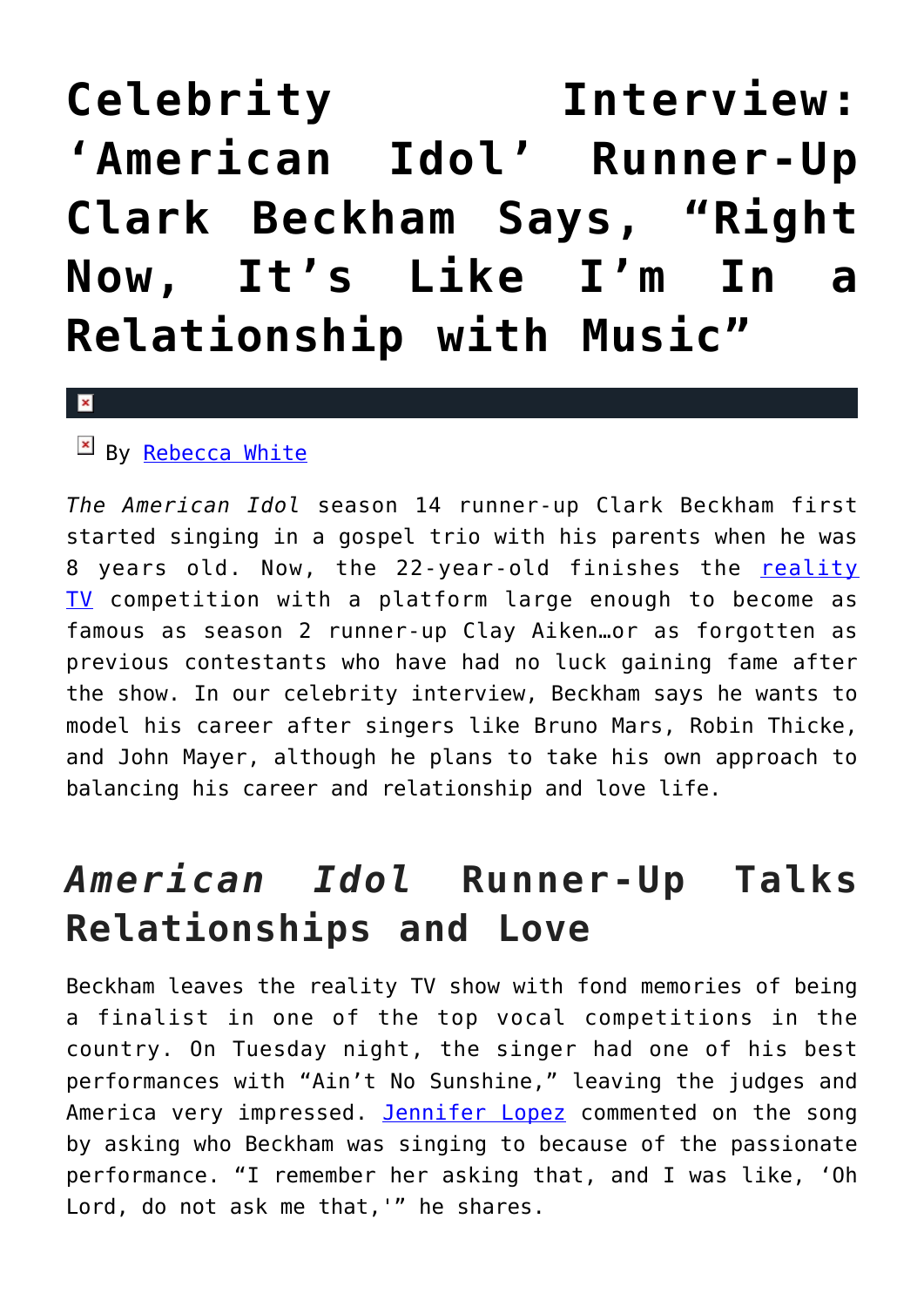But don't worry, ladies: The blushing Tennessee native is single and not in a committed relationship and love. "The song is about the person being gone, so maybe it is appropriate because there is no one," the star says with a laugh. "I think I was really able to get into that heartbreak, but there was no one specific that I was thinking of."

**Related Link:** ['American Idol' Eliminated Finalist Rayvon Owen](http://cupidspulse.com/92694/american-idol-celebrity-interview-rayvon-owen/) [Says Love "Is the Most Universal Thing"](http://cupidspulse.com/92694/american-idol-celebrity-interview-rayvon-owen/)

In terms of how being a musician has impacted his dating life, Beckham says that sometimes it's helpful because of the initial attraction people feel towards musicians. However, it's not always easy. "In the past, when I've been dating someone, she was worried that I would choose music over her, and that's an interesting balance," the singer reveals in our celebrity interview. "Right now, it's like I'm in a relationship with music. I really am in love with her, and I can't imagine a life without her."

He adds, "Sometimes, being a musician can get in the way of my relationships, but I believe that, when it is right, it won't be conflicting. Instead, it will elevate and help the relationship."

## **Clark Beckham Reveals What He Learned on** *American Idol*

During season 14 of *American Idol*, the runner-up has faced many critiques from the judges and Big Machine Records founder Scott Borchetta. The mentors and judges have often stated that Beckham's musical style isn't modern, and they've told him to perform for the audience instead of himself. However, the singer disagrees. "I think the most modern is when an artist can understand and play music that is coming right now and is just on the brink and is right around the bend," he explains. "I really believe the music I put out is what's going to come